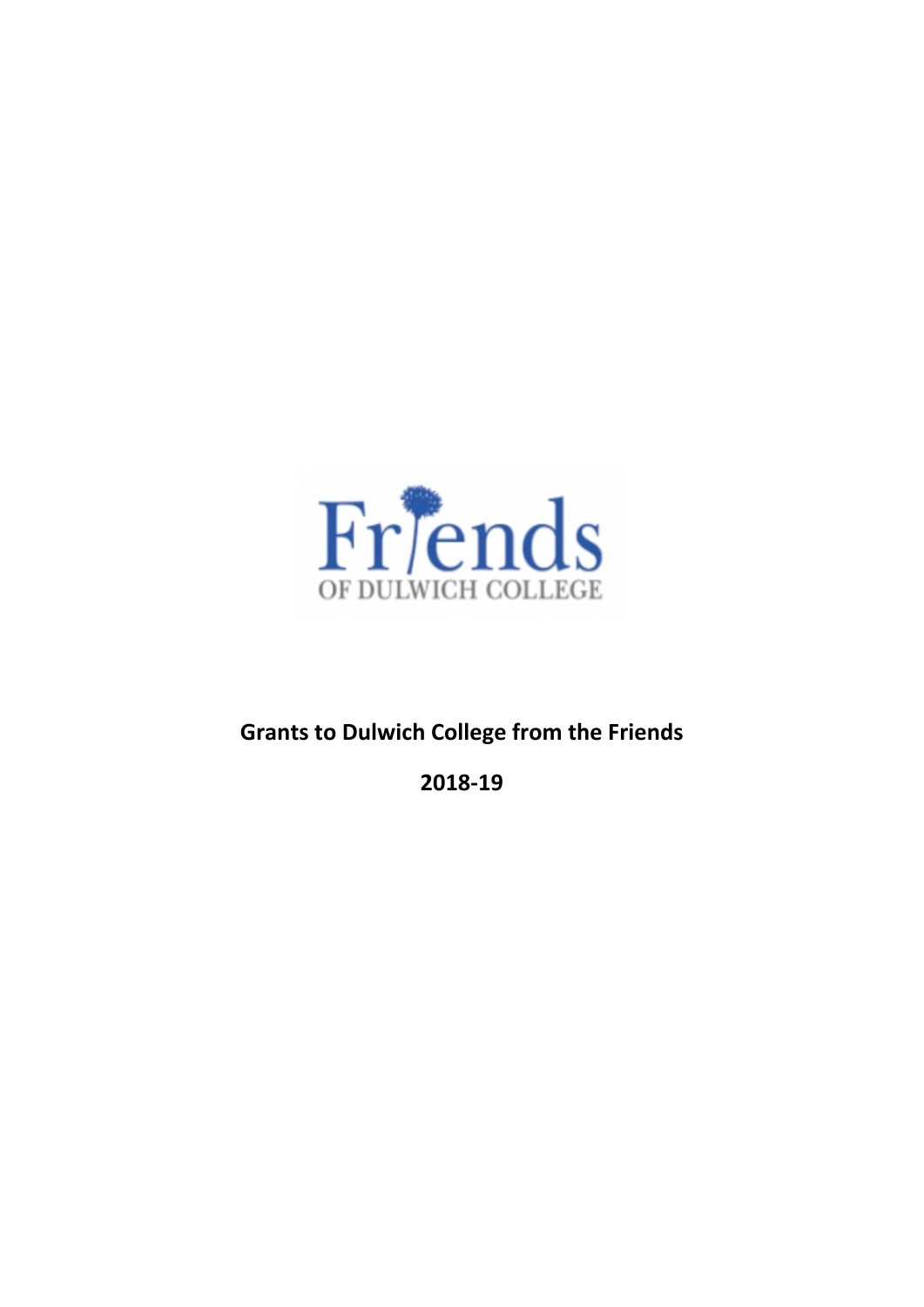#### Grants to Dulwich College from the Friends 2018‐19

Part of the FDC's role is to allocate all of the funds raised through parent generosity and other initiatives. There are two actual fundraising events which the College hosts and the FDC supports. In addition, the FDC hosts a variety of social functions, which although not fundraisers, do generate profits. Each year £33,000 is ring‐fenced for the Grant System. This fair and inclusive process means that all Faculties (11 in total) across the whole College are invited to request funding up to £3,000. This system supports the Constitution which governs the Committee and ensures we meet the objective enhance and enrichment the experience of as many current and future Alleynians as possible.

The 11 Faculties

- English and Humanities
- Maths and Science
- Modern and Classical Languages
- The Creative Arts
- Sport
- The Union
- The Boarding Community
- Junior School (Symposium and House Days)
- Lower School
- Middle School
- Upper School

Any surplus funds are allocated to other worthwhile initiatives, College projects and ad hoc requests which meet the criteria to benefit the boys and which are in keeping with our concept of legacy.

During the 2018 – 19 Academic Year, eighteen grants totalling £24,846 were sought and approved by the FDC as detailed below:

1. Junior School ‐ £1,979

Junior School requested a Junior School branded Gazebo to replace the previous one. The gazebo will be used for a full range of events including Founder's Day, Open Days, sports events, tournaments, etc.

2. Biology ‐ £3,367

The Biology Faculty requested funding to develop student‐led research into the ground breaking field of educational neuroscience. The grant request was for the purchase of three wireless EEG (electroencephalogram) brain scanners and the associated software subscription.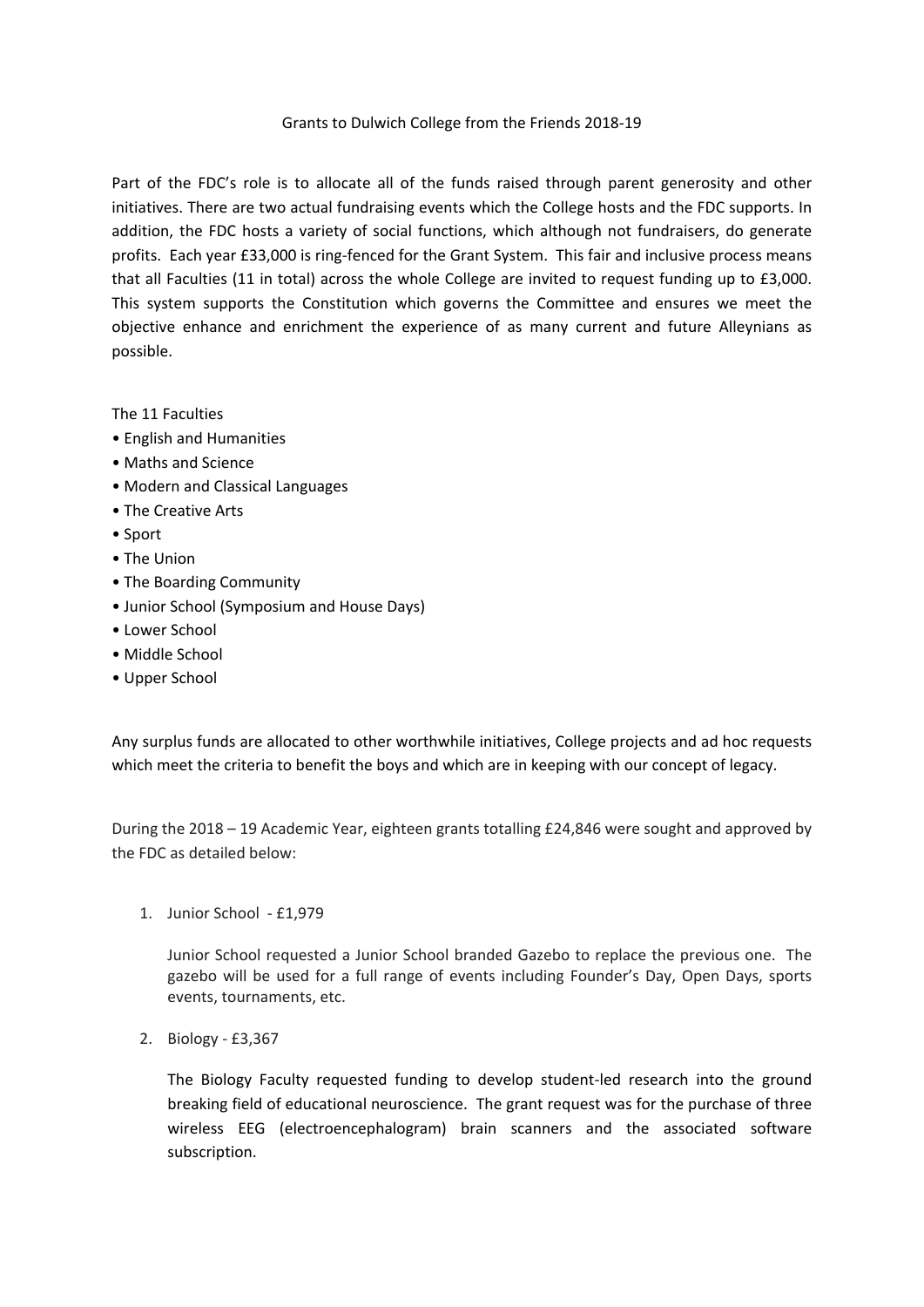These advanced devices allow the boys to run their own experiments such as visualising brain activity during certain tasks (e.g. listening to music, playing a game and memory challenges). During Dulwich Creative Week, several students recorded their brain activity whilst freely drawing whatever they wanted.

This year, the devices have been introduced into lessons, to record brain activity during a standard science lesson. They use event-related monitoring, comparing brain activity that coincides with specific lesson components (e.g. group interactions, assessment for learning activities, problem solving, practical work). In September 2019, the Faculty hopes to invite students from Alleyn's, JAGS, as well as, St Saviour's and St Olave's to join for collaborative projects in the middle and upper schools.

Ultimately, these machines would allow for the boys' research to be publicly published (in conjunction with a supporting university). This would mean that boys from Year 7 up to Year 13 would work together on ground‐breaking projects that would be recognised the world over.

3. Design Technology

DT requested a £3,000 grant to help cover the cost of a new £20,000 CNC (Computer Numerical Control) Router to waste (sculpt) solid blocks of aluminum to create accurate and durable component's that will be used in GCSE and A Level projects.

Last year, the Department of Education remodeled both the GCSE and A Level Design & Technology qualification making them more rigorous and academic. This has required a new approach in teaching and a new structure to the coursework so that the boys have the best opportunity in achieving the highest grades.

One of the main changes was to Design Iteration. Iteration is the new buzz word in DT. The formal, linear method of designing has been replaced by an approach which is client driven and more chaotic. Feedback is crucial and rapid prototyping through 3D printing is now invaluable. These plastic models are extremely useful in regards to form and aesthetic, but they are not durable. Once a shape has been agreed by the client, a CNC Router can create this form in a durable material. This machine allows the boys to take the last step in a successful iterative journey.

4. Music

Music requested a grant of £2,975 to purchase recording equipment to facilitate first class recording of ensembles around the campus and on location, specifically a Focusrite red 8Pre interface (https://pro.focusrite.com/category/audio‐interfaces/item/red‐8pre)

This equipment will enable the Music Department to record anywhere in the College, notably from our specialist rooms, the Old Library, the Percussion Suite and the Pod, as well as, externally. This will enable the Department to allow a broader spectrum of musical styles to be recorded, students to gain the experience of recording in different venues and settings and the potential to incorporate it into Liberal Studies or Block 5.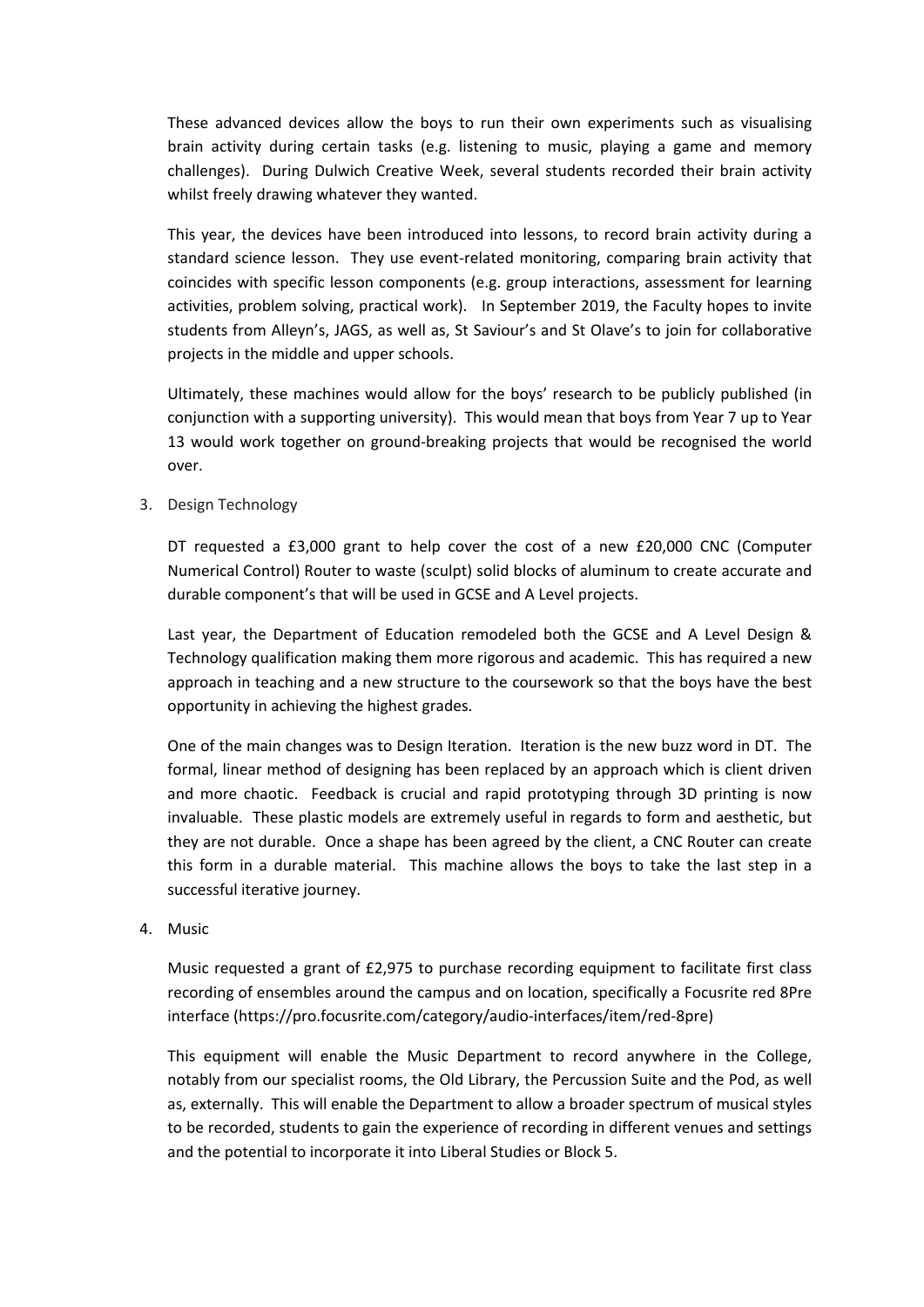The interface has the ability to be a standalone interface or a network interface and it works seamlessly in expanding the Focusrite Interface that the Music Department already owns.

5. Physics / Union

The DC College Homebrew Society submitted an application for £1700 for equipment to allow them to brew up to 100 litres of beer at a time. The equipment is as follows:

| 100 litre brewery          | £620   |
|----------------------------|--------|
| Heat exchanger             | 220    |
| Wort Pump                  | 160    |
| <b>Fermenters</b>          | 500    |
| Assorted pipes and fitting | 200    |
| <b>TOTAL</b>               | £1,700 |

The Society was formed in 2017 and in the year since then, has developed a growing reputation for brewing beers of quality, character and distinction. Starting with a range of IPAs, moving on to an excellent oatmeal stout, that went down very well with Governors, and an authentic Alleynian‐era mild ale. The society provided many a smile on Founders Day 2018 with two, room-temperature fermented, lager-style beers that were given as samples to visitors. This year the Society has already harvested, pressed and fermented all of the available apples from the orchard into 100 pints of genuine Dulwich College Scrumpy cider and an ale for Christmas.

They are looking to raise their game, to fulfil their founding objective to brew "beer without stint" in our 400th anniversary year. To this end, the Society needed to upgrade its equipment to enable to the production of 100 litres of beer at a time. After considerable research and the help of the College archives, they have devised an authentic 400 year old ale recipe, which they hope to provide more broadly within the Dulwich community at a host of Dulwich events during 2019.

6. Classics

The Classics department requested a grant of £750 to enable the boys to compose commemorative poems in both Latin and Greek to celebrate the 400th anniversary of the founding of the College. These poems will be professionally printed in a booklet, accompanied by translations of classical poems to complement the theme, to be distributed to the pupils themselves, the Classics Department, the Master, the Masters of the commonwealth of schools, and copies to be placed in the College archives and the Wodehouse Library.

The grant covered Dr Armand D'Angour's expenses/fees, the printing of the booklets, and a high quality printed and framed poster to display the poems in the department.

Dr D'Angour, fellow of Jesus College Oxford and the composer of odes in the style of the ancient Greek poet Pindar for both the Athens Olympics in 2004 and the London Olympics of 2012, came to the College to deliver a masterclass in Latin verse composition. This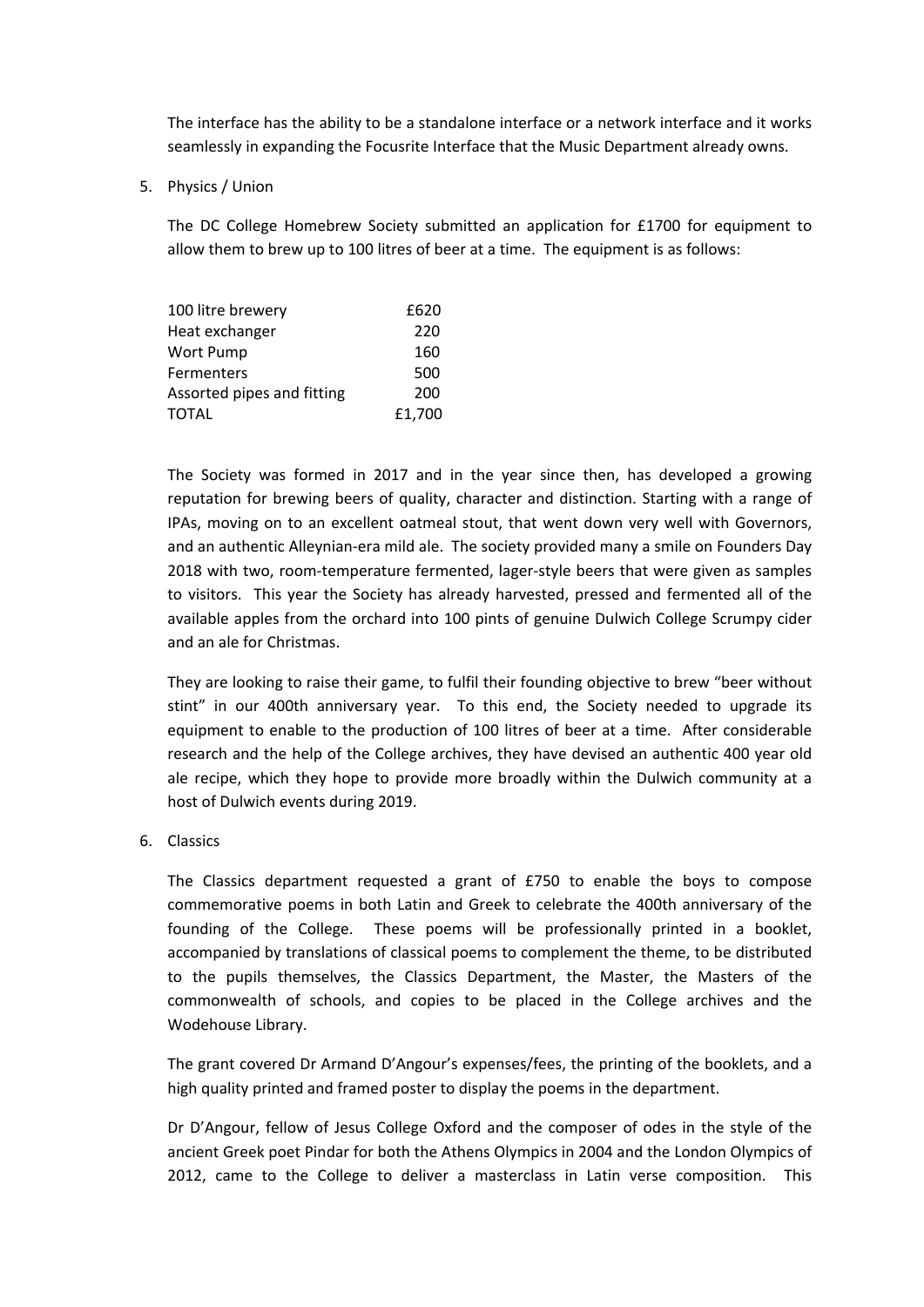masterclass was attended by a selection of Upper School Classics students and invited guests from both JAGS and Alleyn's School. Dr Neil Croally also delivered a masterclass to a smaller group of Classical Greek students in Greek Verse composition. The pupils then composed their poems and provided translations.

## 7. OA Sailing

The Old Alleynian Sailing Society requested  $£1,500$  towards the cost of their  $35<sup>th</sup>$  annual sailing week at Cowes. This year the Society will have six boats available allowing 24 boys to experience a week of sailing in Cowes. Unlike in previous years where the grant was evenly spread and reduced the costs by the same amount for all participants, this year the Society has offered two bursary places with the remainder of the grant going towards the remaining boys. This week offers the boys an insight into yachting and all that it entails and gives them other disciplines and challenges to overcome.

## 8. English /Union

The 'Upper Case' Society which is the Upper School Creative Writing Society requested a £500 grant in order to professionally print a book of 12 short stories written by ten Year 13 writers.

Max Parfitt one of the Year 13 students writes "The aim was to bring together the best of the writing that we had done across the last year (in the Society and in our own time) and compile it into something similar to the '16' books produced by the English department as an off-shoot of the old English A-Level - something we could get published for Founder's Week as a celebration of creative writing at the college over the last 400 years. The stories span comic and gothic, old and new, light and dark, making use of the literary styles and techniques that we had discovered through our A‐Level and the Society and, in addition to our own writing, we are working with the art department to design cover pages for each story and the collection as a whole."

# 9. Italian

Modern Foreign Languages requested a grant of £300 to include a day trip to Siena during an Italian trip to Florence.

#### 10. French

Modern Foreign Languages requested a grant of £250 towards a day's activities of canoeing and a visit to the Presque Caves during a sports and language trip to Vic sur Cère with year 7 and 8. The water‐based activity was on the Dordogne river from Argentat to Monceaux sur Dordogne ‐ around 2 hours canoeing. After lunch, the group visited the Grotte de Presque. The boys enjoyed rafting / canoeing their way down the rapids and the beautiful long stretches of the Dordogne River and derived great benefit from the cave visit – an authentic feature of this region of France.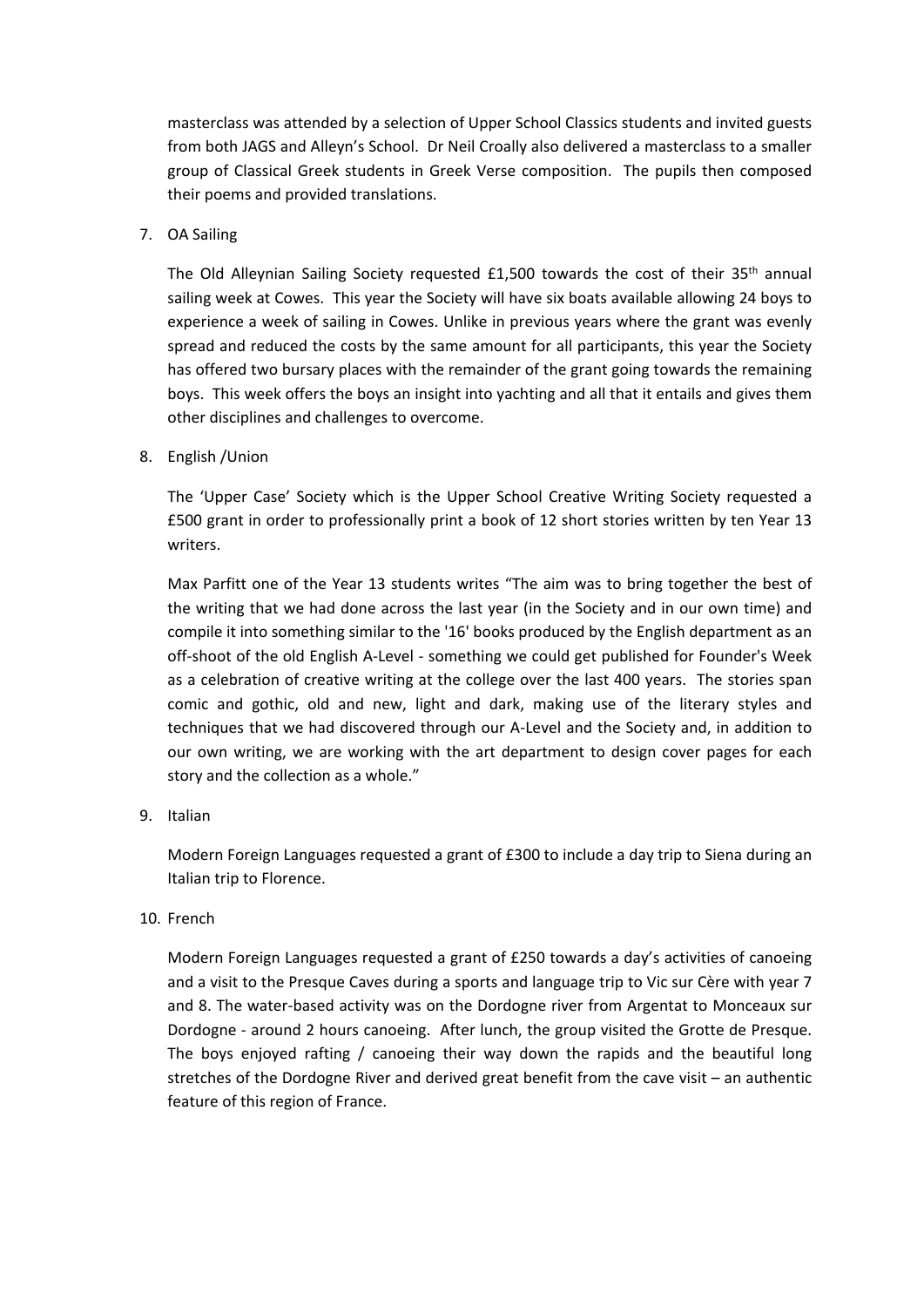#### 11. Spanish

Modern Foreign Languages requested a grant of £250 towards a trip to Santander to visit Sacred Heart School during an Upper School work experience trip to Cantabria. At the school, the boys were involved in a workshop focussed on using Spanish in the workplace and sharing chocolate with churros with students from the School.

## 12. Boarding

The boarders requested a £1,500 grant to help fund a series of international food stalls at International Day, which this year was part of the Olympiad Welcome Day for our guests from the International Schools during the Dulwich Olympiad.

## 13. Year 10

Year 10 requested £600 to pay for half the cost of t-shirts for the Year 10 Collaboration Day with JAGS. A colour-coded T-shirt sporting the DC, JAGS and FDC logos was given to participant to help the day run smoothly, being ideal for the sporting element of the day and also for easily dividing the students into their groups. This year the T‐shirts also had the 400<sup>th</sup> anniversary logo on, making them a keepsake for those involved.

## 14. Junior School

Junior School requested £1,140 to part‐fund their Junior School Symposium, specifically the 'Knights of Middle England'. This year the event was on the theme of 'Conflict and Resolution' and was once again paired with JAPS. This year Dulwich Wood Primary was also included in the Symposium as part of our partnership growth. They brought a group of Year 4s to merge with the DC & JAPS groups to do the variety of workshops.

The highlight of the day was the 'Knights of Middle England' who did a full armoured demonstration of sword fighting, but also talked about chivalry and the Knights' code (the conflict with the resolution). In addition there was a magician (Magic Meghan – shared with JAPS) and also Helen Hayes (MP) to talk about conflict and resolution in politics.

# 15. Sport

The Sports Faculty requested £2,775 to purchase equipment to help monitor the boys' fitness levels.

As part of DC's continued drive to increase awareness of the importance of physical health, and the links to mental well‐being, the Physical Education Department currently test every boy in the school for aerobic, anaerobic, power, and strength twice a year. The data is collated by the department and continues to inform best practice within the school and the sector as they look to improve boys' physical health, and educate them in how this can help improve their mental well‐being.

Boys are then split into groups and taken through a number of different training methods that current market trends dictate will be available to them as they leave the College. By exposing the boys to the appropriate methods of training according to their testing scores,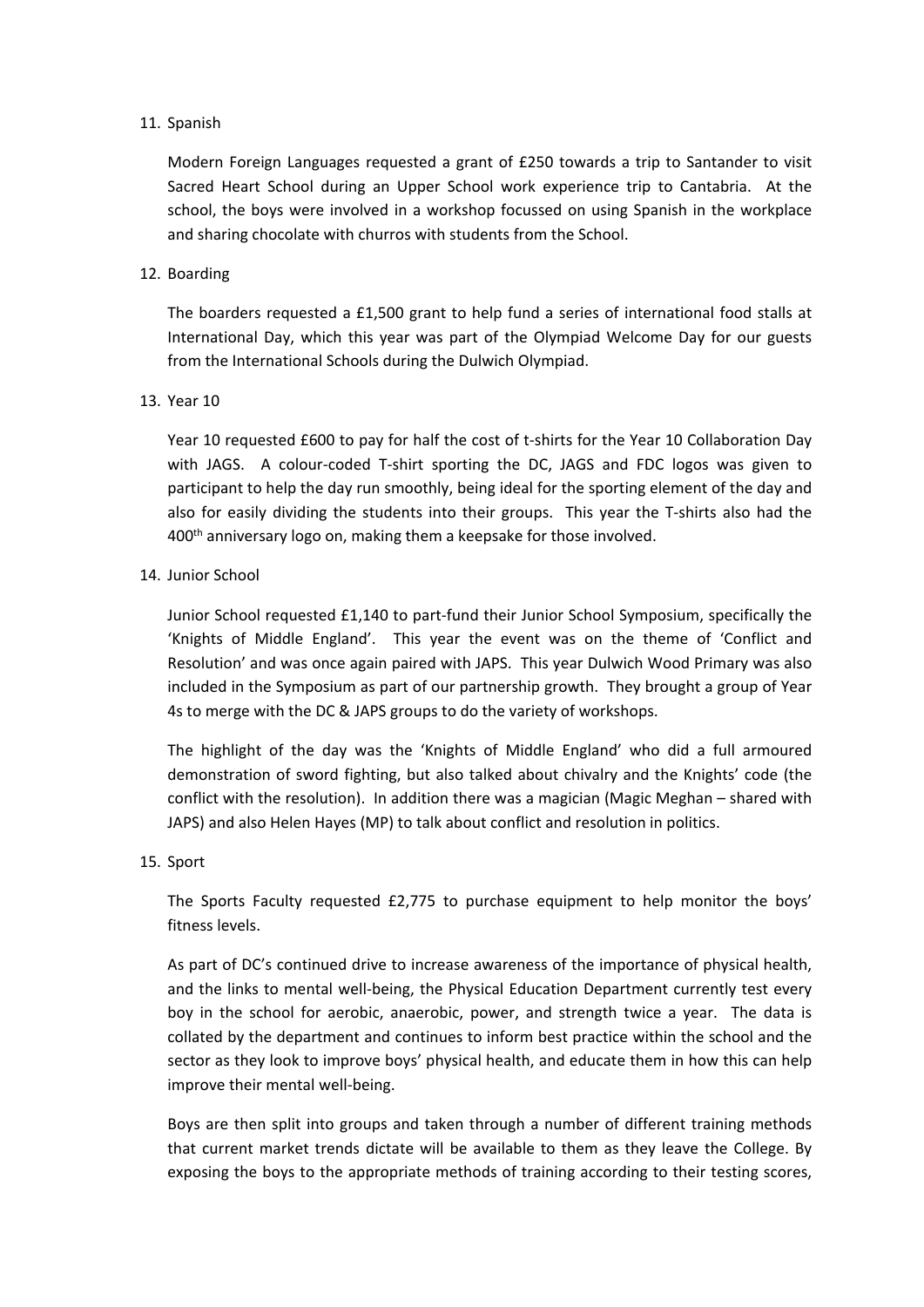the Department believes that they are encouraging the boys to have a positive relationship with living a healthy and active lifestyle. The DC programme has been described as industry leading within the independent school sector (Neil Rollings, ICE, 2017)

In order to continue to be able to develop and improve this programme the Faculty wanted to purchase the following items:

Jump Mat x1 (£690) allows measurement of power to weight ratios and plot maturation levels and prescribed maturation appropriate programmes. Data is stored and used to advise on trends on populations coming through the College and informs changes to the ongoing programme.

Mobile Squat Racks x4 pairs (x8 at £100.00) allow them to run the programme to more boys for a longer time and in particular when the gyms are out of use in the summer term.

Bluetooth Projector x1 (£135.00) to project images / programmes within the Sports Centre spaces that currently don't have any computers / projectors.

1 x Brower speed timing gates system (£1150.00) to speed test boys across set distances and gives immediate feedback to boys. This is then tracked through the school to inform the programme and track progress.

16. English

English requested £360 to support their Eastertime trip to Romania for the Creative Writing and Gothic Studies Upper School students. The grant covered the costs of a craft workshop. The cost for this is not included within the price of the trip, but it was thought that it would provide a very special experience, as it was led by a Romanian craftsman, and allowed the students a deeper understanding of Romanian culture.

17. Wellbeing

Pastoral requested a £1,500 grant to half fund the visit of a former child soldier, Emmanuel Jal to speak to and visit with the boys. Emmanuel Jal's life experiences include having been a nine year old child soldier in the Sudan, escaping the war, performing at Nelson Mandela's 90th birthday party, being named a TIME magazine influential person, being a spokesperson for Amnesty International and having been awarded the UNESCO Hero in the global campaign against violent extremism.

Mr. Jal will speak, perform and engage with and inspire Lower and Middle school boys with a series of events.

https://www.youtube.com/watch?v=BlMzX7xNYx8 *'Education is the only solution for peace'.*

# 18. Junior School

Junior School requested £400 to professionally print an anthology of poems written by Year 7 & 8 boys. Two Year 8 boys have inspired boys in Years 7 & 8 to write a range of moving, funny and inspiring poems, 39 of which will be printed alongside drawings by the boys.